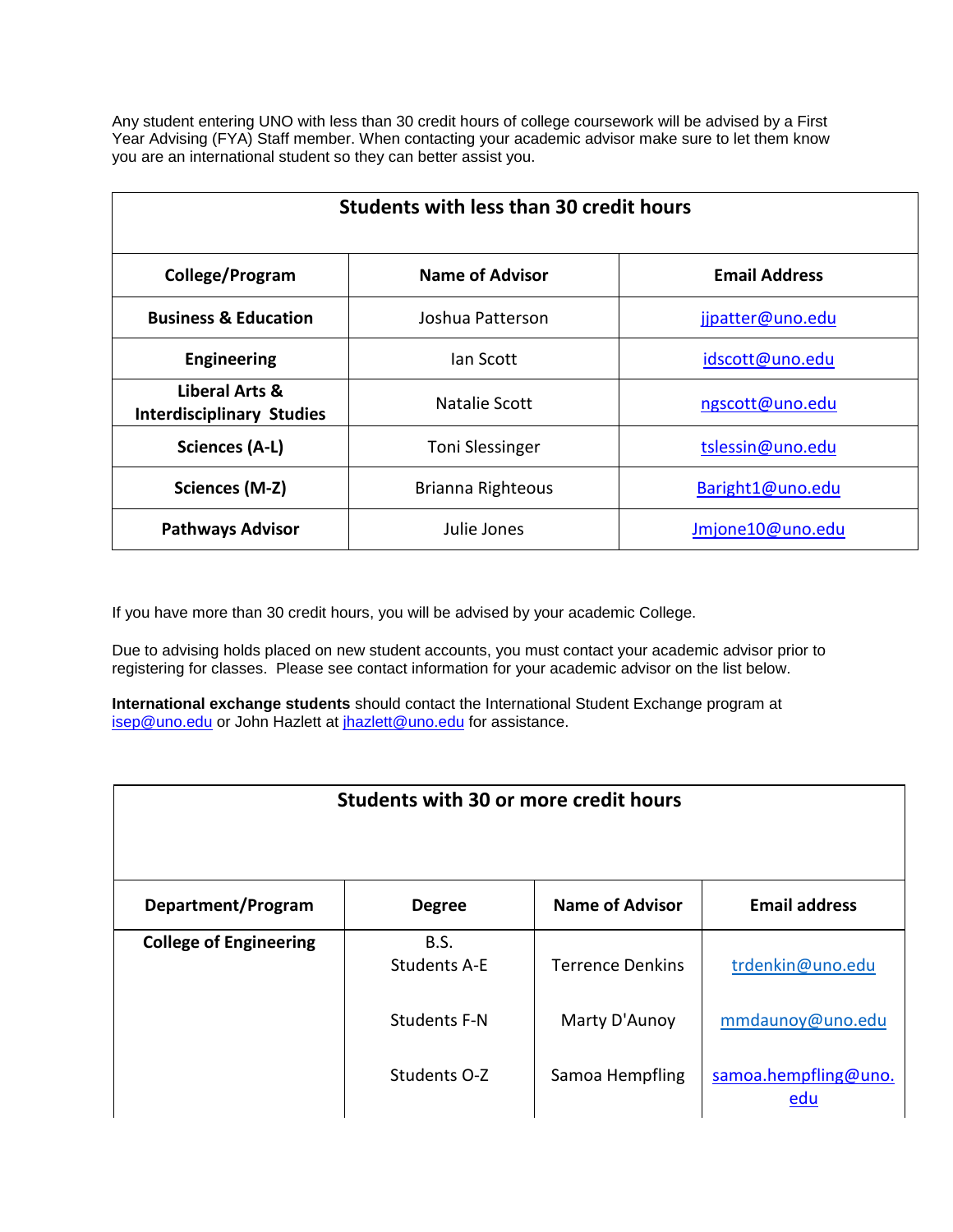| <b>Dept. of Electrical</b>                                 | MS & PhD                                                       | Dr. Rasheed Azzam        | razzam@uno.edu      |
|------------------------------------------------------------|----------------------------------------------------------------|--------------------------|---------------------|
| <b>Engineering</b><br>Dept. of Civil &                     | MS & PhD                                                       | Dr. Malay Ghose          | mghoseha@uno.edu    |
| <b>Environmental Engineering</b>                           |                                                                | Hajra                    |                     |
| <b>Dept. of Mechanical</b><br><b>Engineering</b>           | MS & PhD                                                       | Dr. Martin Guillot       | mjguillo@uno.edu    |
| <b>Naval Architecture and</b><br><b>Marine Engineering</b> | MS & PhD                                                       | Dr. Brandon<br>Taravella | bmtarave@uno.edu    |
| <b>College of Sciences</b>                                 | <b>B.S.</b>                                                    |                          |                     |
|                                                            | Last Names A-Coo                                               | Dr. Pamela Franco        | prfranco@uno.edu    |
|                                                            | Last Names Cop-Hib                                             | Hannah Knight            | hlknight@uno.edu    |
|                                                            | Last Names Hic-Moh                                             | <b>Catherine Theriot</b> | ctduncan@uno.edu    |
|                                                            | Last Names Moi-Rus                                             | Kate Kelley              | kbkelle1@uno.edu    |
|                                                            | Last Names Rut-Z                                               | <b>Tracey Benoit</b>     | tlbenoit@uno.edu    |
|                                                            | <b>Computer Science</b>                                        | Dr. Samantha Hoyt        | sjhoyt@uno.edu      |
| <b>Biological Sciences</b>                                 | MS & PhD                                                       | Dr. Bernard Rees         | brees@uno.edu       |
| Chemistry                                                  | MS & PhD                                                       | Dr. Viktor Poltavets     | gradchem@uno.edu    |
| <b>Computer Science</b>                                    | <b>MS</b>                                                      | Dr. Minhaz Zibran        | mzibran@uno.edu     |
| <b>Earth and Environmental</b><br><b>Sciences</b>          | <b>MS</b>                                                      | Dr. Ioannis<br>Georgiou  | igeorgio@uno.edu    |
| <b>Mathematics</b>                                         | <b>MS</b>                                                      | Dr. Linxiong Li          | lli@uno.edu         |
| <b>Physics</b>                                             | <b>MS</b>                                                      | Leszek Malkinski         | gradphysics@uno.edu |
| Psychology                                                 | PhD                                                            | Dr. Elliott Beaton       | ebeaton@uno.edu     |
|                                                            | <b>MS</b>                                                      | Dr. Tracey Knaus         | tknaus@uno.edu      |
| <b>College of Business</b><br>Administration               | B.S.<br>Healthcare<br>Management,                              | <b>Enjilee Bailey</b>    | emdunn@uno.edu      |
|                                                            | Management &<br>Marketing<br><b>Business</b><br>Administration | Joshua Burns             | jburns3@uno.edu     |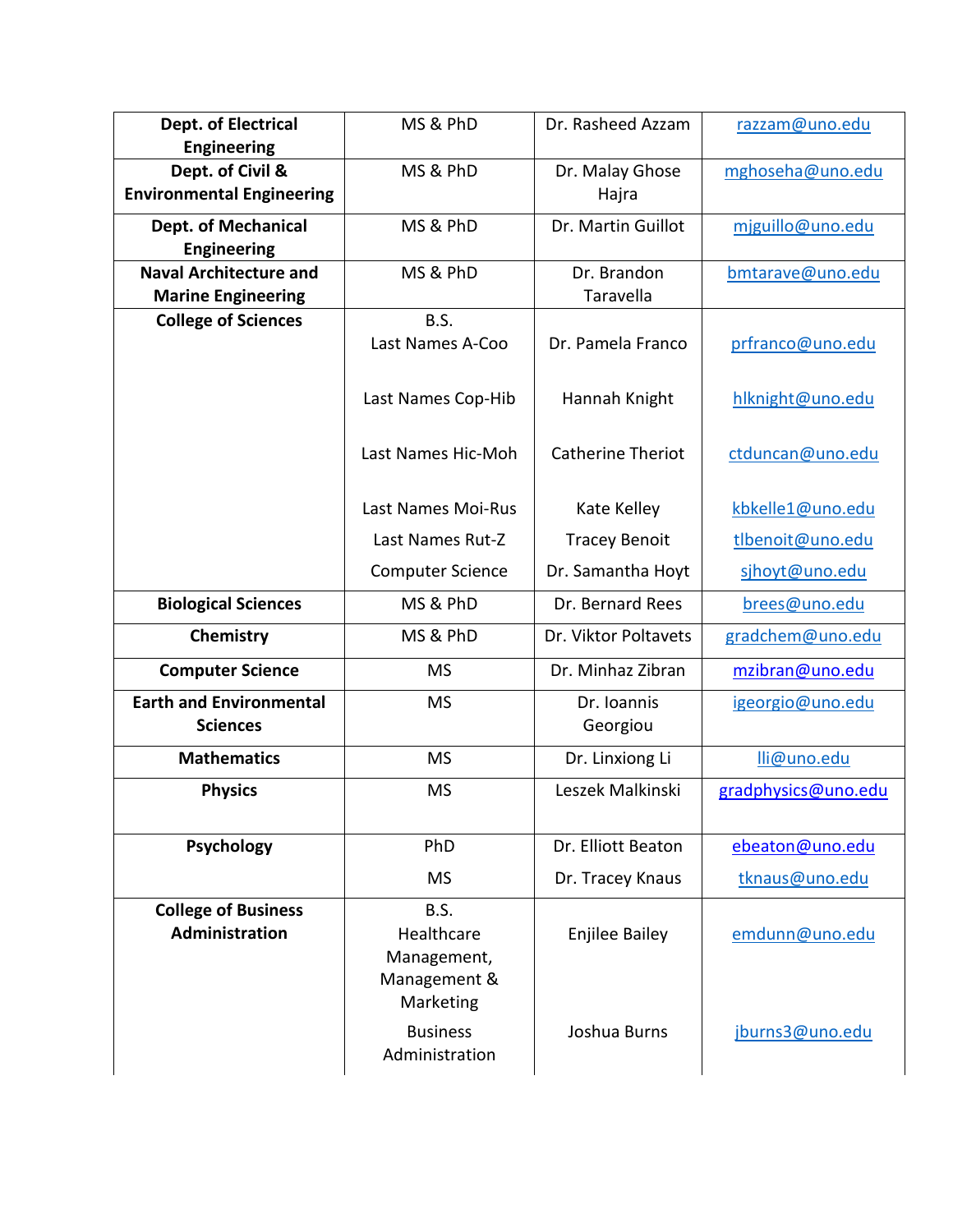|                                                                                        | Finance, HRT,<br>Special/Guest<br><b>Students</b>                                   | Rebecca Chaiban     | rlchaiba@uno.edu    |
|----------------------------------------------------------------------------------------|-------------------------------------------------------------------------------------|---------------------|---------------------|
|                                                                                        | Accounting                                                                          | Marketa Janousova   | mjanous1@uno.edu    |
| <b>College of Business</b>                                                             | <b>MBA</b>                                                                          | Aundrea Kloor       |                     |
| Administration                                                                         |                                                                                     | Lisa Smith          | mba@uno.edu         |
|                                                                                        | Healthcare<br>Management                                                            | Dr. Walter Lane     | wlane@uno.edu       |
|                                                                                        | MS in HRT Admin                                                                     | Dr. Yvette Green    | gradhtm@uno.edu     |
| <b>Dept. of Accounting</b>                                                             | Pre-CPA                                                                             | Betty J. Ballanco   | bj.ballanco@uno.edu |
|                                                                                        | MS in Accounting                                                                    |                     |                     |
|                                                                                        | MS in Accounting with<br><b>Taxation Option</b>                                     |                     |                     |
| Dept. of Economics &                                                                   | PhD in Financial                                                                    | Dr. M. Kabir Hassan | mhassan@uno.edu     |
| <b>Finance</b>                                                                         | Economics                                                                           |                     |                     |
| <b>Interdisciplinary Studies</b>                                                       | <b>BA</b><br>Last Names A-L                                                         | Jennifer Grant      |                     |
|                                                                                        |                                                                                     |                     | jcgrant@uno.edu     |
|                                                                                        | Last Names M-Z                                                                      | Silvia R. Hayes     | srhayes@uno.edu     |
| <b>College of Liberal Arts,</b><br><b>Education, &amp; Human</b><br><b>Development</b> | <b>BA</b><br>Education (I-Z)<br>Exercise Physiology &<br>Health Promotion (N-<br>Z) | Matthew Graham      | mtgraham@uno.edu    |
|                                                                                        | Education (A-H)<br>Exercise Physiology &<br>Health Promotion (A-<br>M)              | Cindy Kenney        | ckenney@uno.edu     |
|                                                                                        | <b>Political Science</b><br>Sociology<br><b>Fine Arts</b>                           | Doug Crowell        | dwcrowell@uno.edu   |